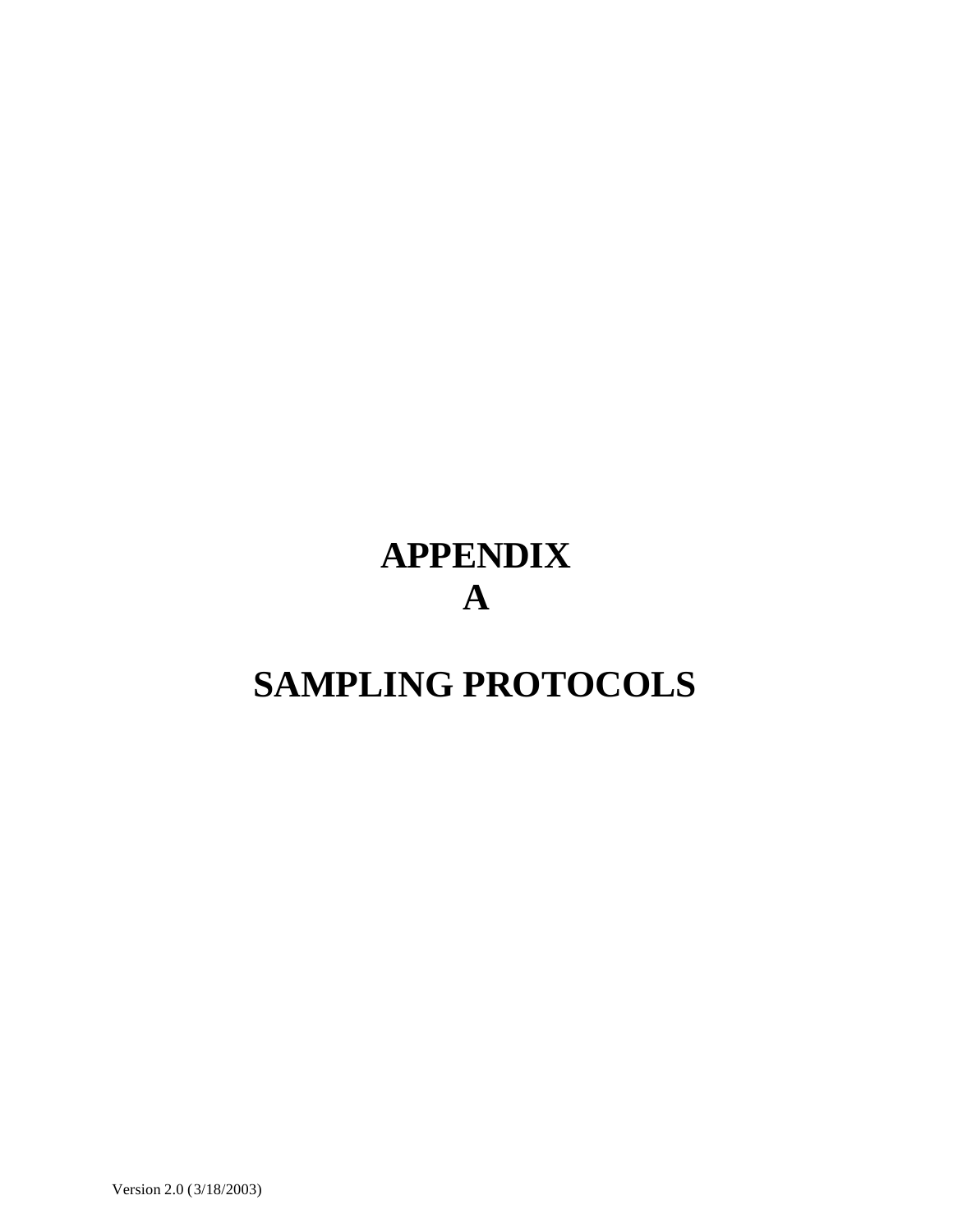### **TABLE OF CONTENTS**